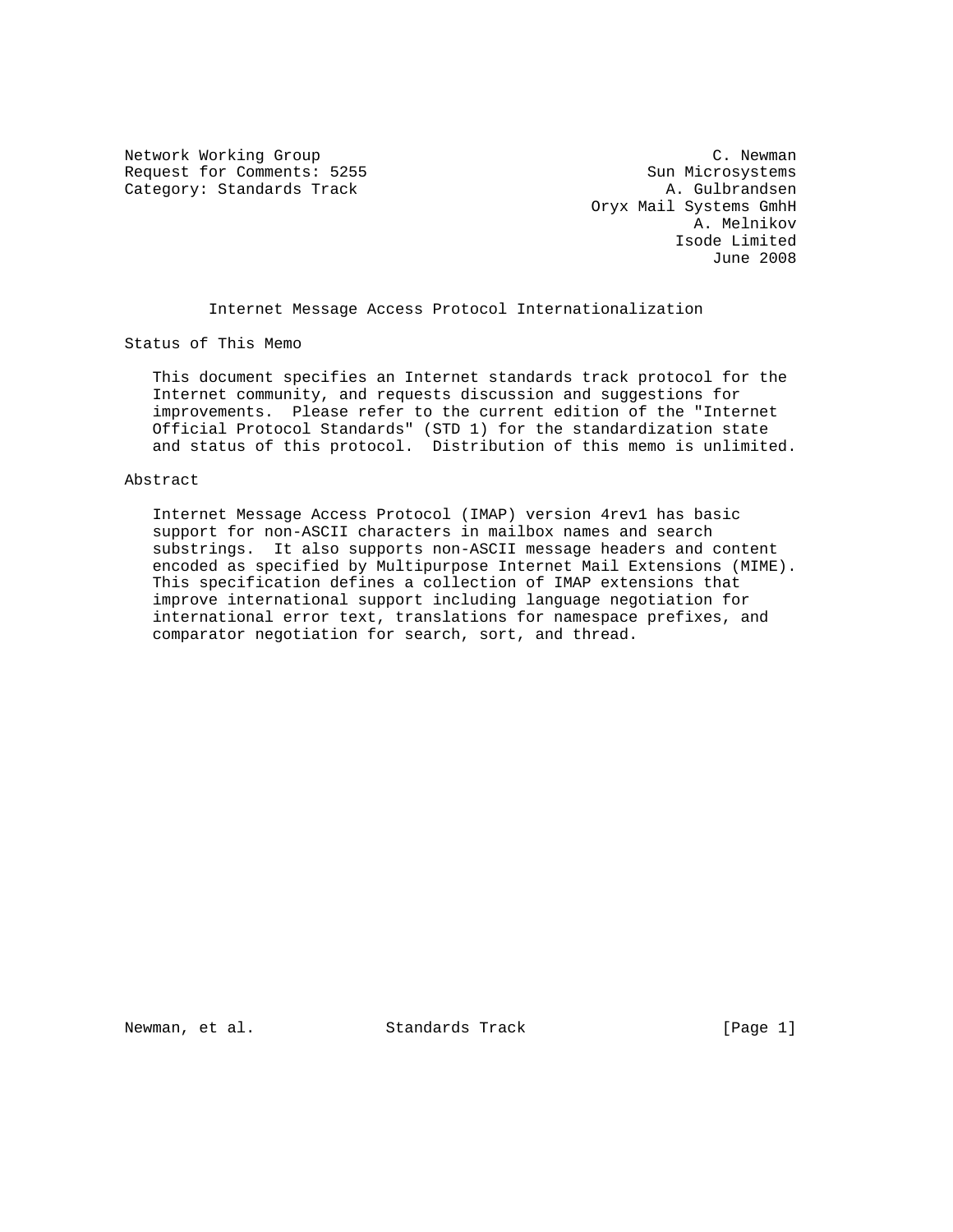# Table of Contents

|    | 2. Conventions Used in This Document 3                          |
|----|-----------------------------------------------------------------|
|    |                                                                 |
|    | 3.1. LANGUAGE Extension Requirements 4                          |
|    |                                                                 |
|    |                                                                 |
|    | 3.4. TRANSLATION Extension to the NAMESPACE Response 7          |
|    |                                                                 |
|    |                                                                 |
|    |                                                                 |
|    | 4.2. Requirements Common to Both I18NLEVEL=1 and I18NLEVEL=2  9 |
|    | 4.3. I18NLEVEL=1 Extension Requirements 10                      |
|    | 4.4. I18NLEVEL=2 Extension Requirements 10                      |
|    |                                                                 |
|    | 4.6. Comparators and Character Encodings 11                     |
|    |                                                                 |
|    |                                                                 |
|    | 4.9. BADCOMPARATOR Response Code 14                             |
|    |                                                                 |
|    | 5. Other IMAP Internationalization Issues 15                    |
|    | 5.1. Unicode Userids and Passwords 15                           |
|    |                                                                 |
|    | 5.3. UTF-8 Domains, Addresses, and Mail Headers 15              |
| б. |                                                                 |
|    |                                                                 |
| 8. |                                                                 |
|    | 9. Relevant Sources of Documents for Internationalized IMAP     |
|    |                                                                 |
|    |                                                                 |
|    |                                                                 |
|    |                                                                 |

Newman, et al. Standards Track (Page 2)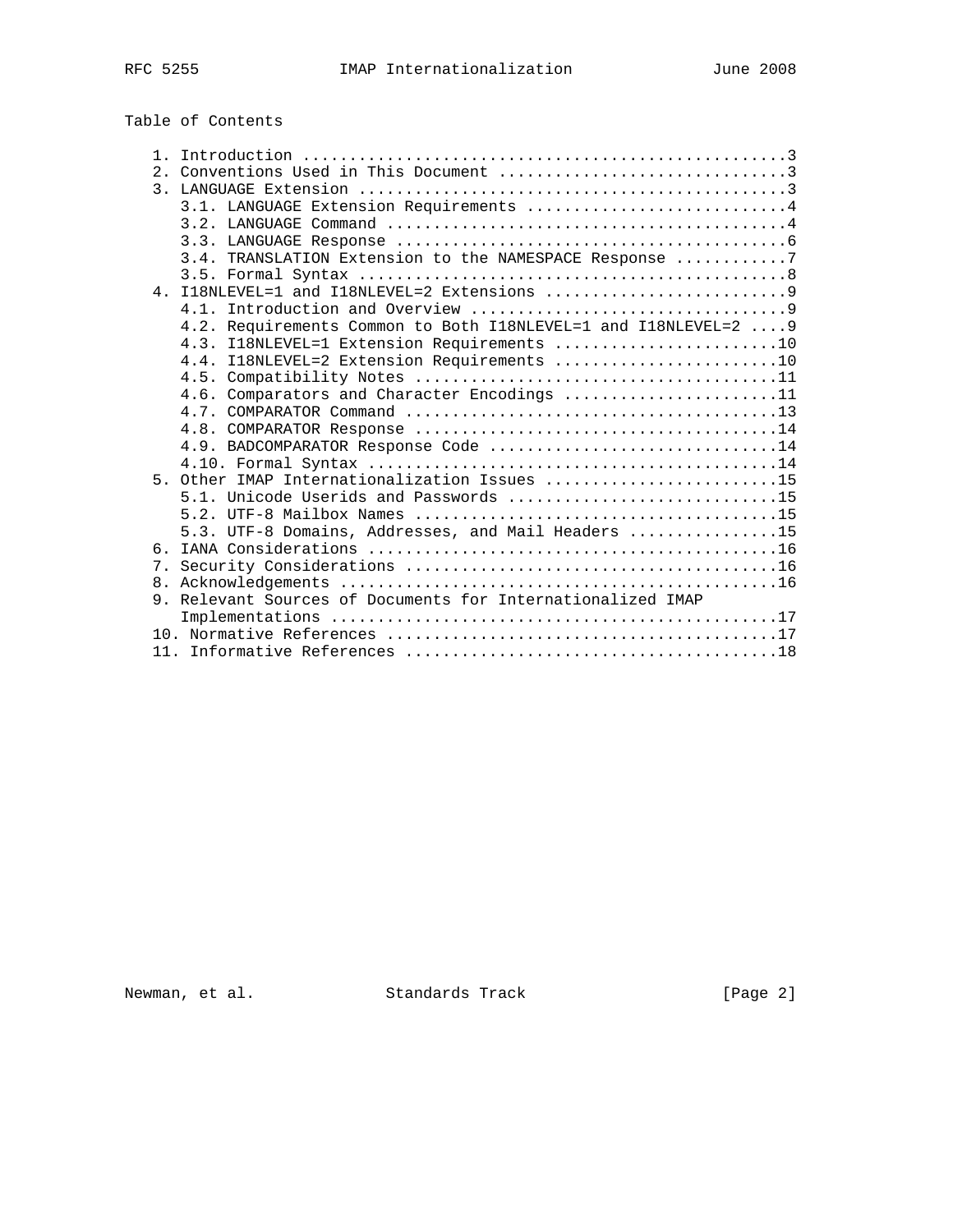## 1. Introduction

 This specification defines two IMAP4rev1 [RFC3501] extensions to enhance international support. These extensions can be advertised and implemented separately.

 The LANGUAGE extension allows the client to request a suitable language for protocol error messages and in combination with the NAMESPACE extension [RFC2342] enables namespace translations.

 The I18NLEVEL=2 extension allows the client to request a suitable collation that will modify the behavior of the base specification's SEARCH command as well as the SORT and THREAD extensions [SORT]. This leverages the collation registry [RFC4790]. The I18NLEVEL=1 extension updates SEARCH/SORT/THREAD to use i;unicode-casemap comparator, as defined in [UCM]. I18NLEVEL=1 is a simpler version of I18NLEVEL=2 with no ability to select a different collation.

### 2. Conventions Used in This Document

 The key words "MUST", "MUST NOT", "REQUIRED", "SHALL", "SHALL NOT", "SHOULD", "SHOULD NOT", "RECOMMENDED", "MAY", and "OPTIONAL" in this document are to be interpreted as described in [RFC2119].

 The formal syntax uses the Augmented Backus-Naur Form (ABNF) [RFC5234] notation including the core rules defined in Appendix A.

The UTF-8-related productions are defined in [RFC3629].

 In examples, "C:" and "S:" indicate lines sent by the client and server respectively. If a single "C:" or "S:" label applies to multiple lines, then the line breaks between those lines are for editorial clarity only and are not part of the actual protocol exchange.

### 3. LANGUAGE Extension

 IMAP allows server responses to include human-readable text that in many cases needs to be presented to the user. But that text is limited to US-ASCII by the IMAP specification [RFC3501] in order to preserve backwards compatibility with deployed IMAP implementations. This section specifies a way for an IMAP client to negotiate which language the server should use when sending human-readable text.

Newman, et al. Standards Track [Page 3]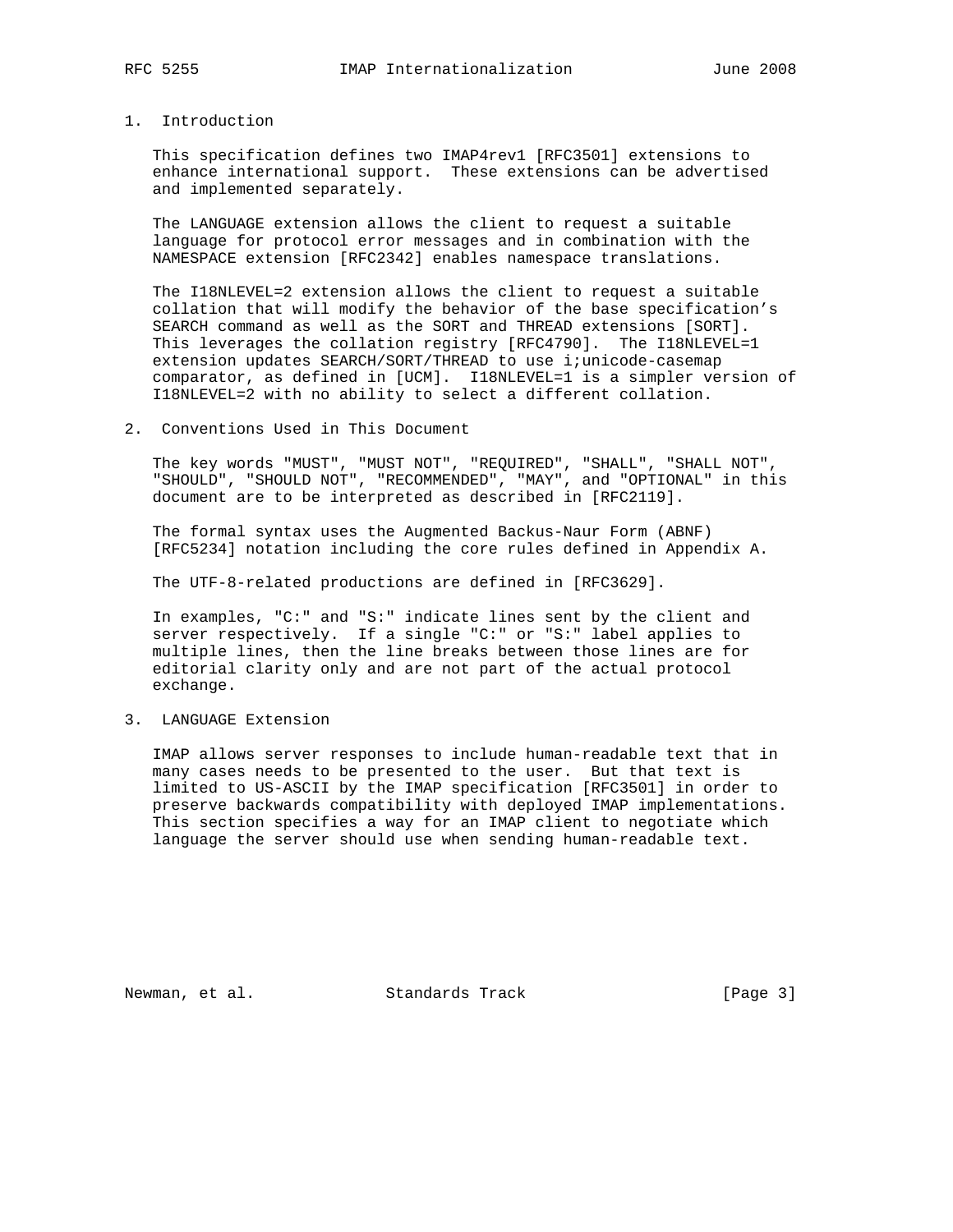The LANGUAGE extension only provides a mechanism for altering fixed server strings such as response text and NAMESPACE folder names. Assigning localized language aliases to shared mailboxes would be done with a separate mechanism such as the proposed METADATA extension (see [METADATA]).

### 3.1. LANGUAGE Extension Requirements

 IMAP servers that support this extension MUST list the keyword LANGUAGE in their CAPABILITY response as well as in the greeting CAPABILITY data.

 A server that advertises this extension MUST use the language "i-default" as described in [RFC2277] as its default language until another supported language is negotiated by the client. A server MUST include "i-default" as one of its supported languages. IMAP servers SHOULD NOT advertise the LANGUAGE extension if they discover that they only support "i-default".

 Clients and servers that support this extension MUST also support the NAMESPACE extension [RFC2342].

 The LANGUAGE command is valid in all states. Clients SHOULD issue LANGUAGE before authentication, since some servers send valuable user information as part of authentication (e.g., "password is correct, but expired"). If a security layer (such as SASL or TLS) is subsequently negotiated by the client, it MUST re-issue the LANGUAGE command in order to make sure that no previous active attack (if any) on LANGUAGE negotiation has effect on subsequent error messages. (See Section 7 for a more detailed explanation of the attack.)

### 3.2. LANGUAGE Command

Arguments: Optional language range arguments.

 Response: A possible LANGUAGE response (see Section 3.3). A possible NAMESPACE response (see Section 3.4).

 Result: OK - Command completed NO - Could not complete command BAD - Arguments invalid

 The LANGUAGE command requests that human-readable text emitted by the server be localized to a language matching one of the language range argument as described by Section 2 of [RFC4647].

Newman, et al. Standards Track [Page 4]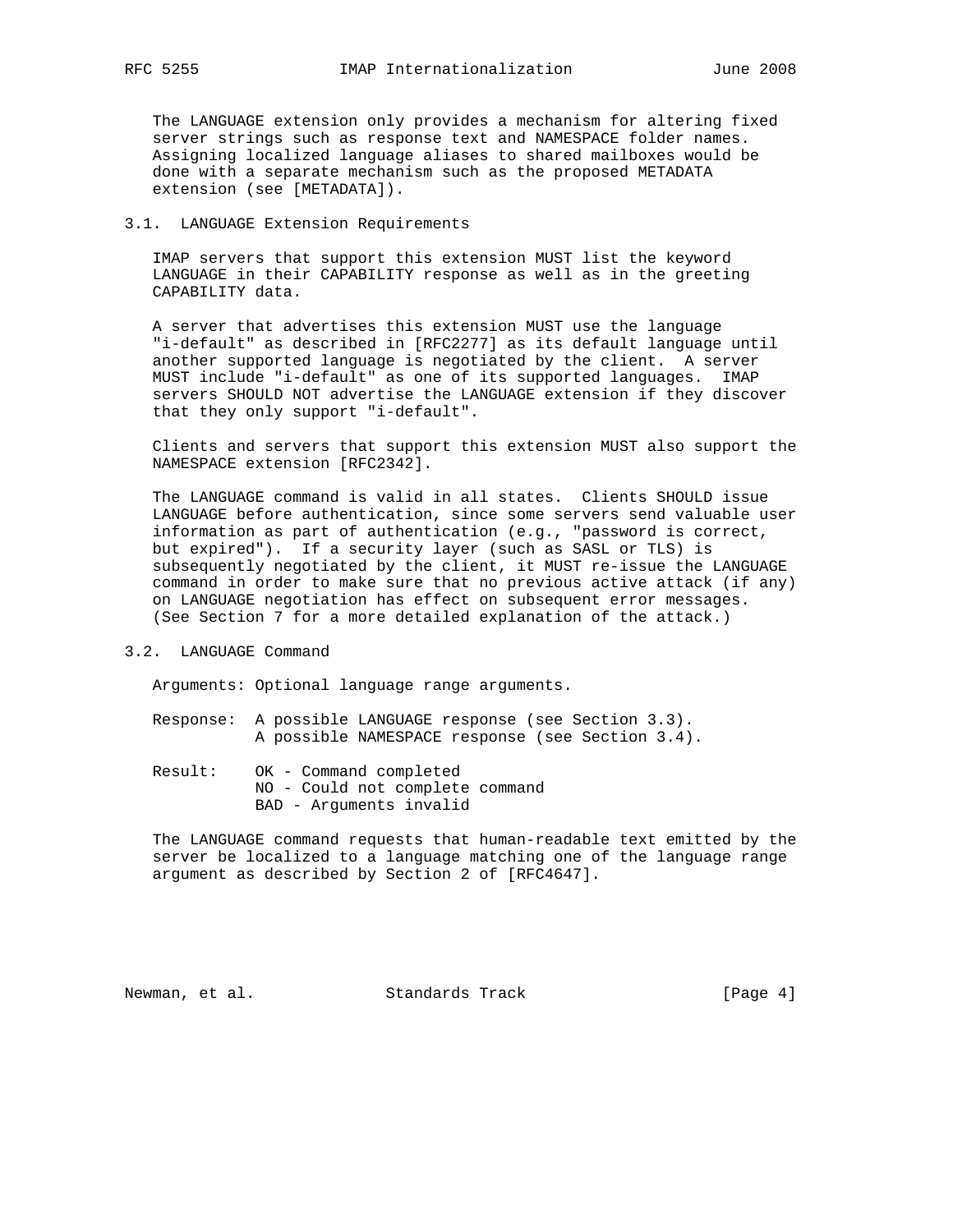If the command succeeds, the server will return human-readable responses in the first supported language specified. These responses will be in UTF-8 [RFC3629]. The server MUST send a LANGUAGE response specifying the language used, and the change takes effect immediately after the LANGUAGE response.

 If the command fails, the server continues to return human-readable responses in the language it was previously using.

 The special "default" language range argument indicates a request to use a language designated as preferred by the server administrator. The preferred language MAY vary based on the currently active user.

 If a language range does not match a known language tag exactly but does match a language by the rules of [RFC4647], the server MUST send an untagged LANGUAGE response indicating the language selected.

 If there aren't any arguments, the server SHOULD send an untagged LANGUAGE response listing the languages it supports. If the server is unable to enumerate the list of languages it supports it MAY return a tagged NO response to the enumeration request. If, after receiving a LANGUAGE request, the server discovers that it doesn't support any language other than i-default, it MUST return a tagged NO response to the enumeration request.

- < The server defaults to using English i-default responses until the user explicitly changes the language. >
- C: A001 LOGIN KAREN PASSWORD S: A001 OK LOGIN completed
- < Client requested MUL language, which no server supports. >
- C: A002 LANGUAGE MUL
- S: A002 NO Unsupported language MUL
- < A LANGUAGE command with no arguments is a request to enumerate the list of languages the server supports. >
- C: A003 LANGUAGE S: \* LANGUAGE (EN DE IT i-default) S: A003 OK Supported languages have been enumerated
- C: B001 LANGUAGE S: B001 NO Server is unable to enumerate supported languages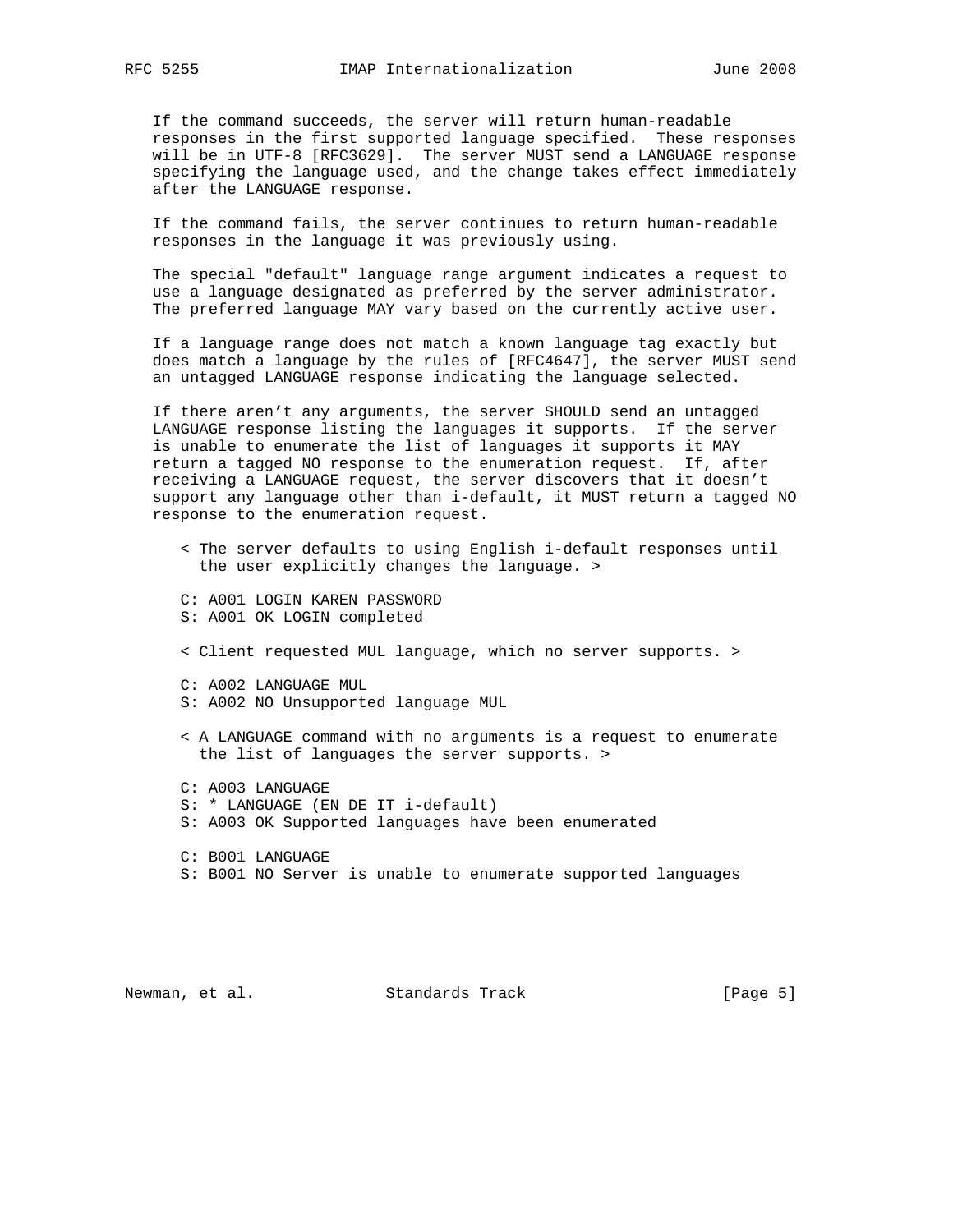- < Once the client changes the language, all responses will be in that language starting after the LANGUAGE response. Note that this includes the NAMESPACE response. Because RFCs are in US- ASCII, this document uses an ASCII transcription rather than UTF-8 text, e.g., "ue" in the word "ausgefuehrt" > C: C001 LANGUAGE DE S: \* LANGUAGE (DE) S: \* NAMESPACE (("" "/")) (("Other Users/" "/" "TRANSLATION" ("Andere Ben&APw-tzer/"))) (("Public Folders/" "/" "TRANSLATION" ("Gemeinsame Postf&AM8-cher/"))) S: C001 OK Sprachwechsel durch LANGUAGE-Befehl ausgefuehrt < If a server does not support the requested primary language, responses will continue to be returned in the current language the server is using. > C: D001 LANGUAGE FR S: D001 NO Diese Sprache ist nicht unterstuetzt C: D002 LANGUAGE DE-IT S: \* LANGUAGE (DE-IT) S: \* NAMESPACE (("" "/"))(("Other Users/" "/" "TRANSLATION" ("Andere Ben&APw-tzer/"))) (("Public Folders/" "/" "TRANSLATION" ("Gemeinsame Postf&AM8-cher/"))) S: D002 OK Sprachwechsel durch LANGUAGE-Befehl ausgefuehrt C: D003 LANGUAGE "default" S: \* LANGUAGE (DE) S: D003 OK Sprachwechsel durch LANGUAGE-Befehl ausgefuehrt < Server does not speak French, but does speak English. User speaks Canadian French and Canadian English. > C: E001 LANGUAGE FR-CA EN-CA S: \* LANGUAGE (EN) S: E001 OK Now speaking English
- 3.3. LANGUAGE Response

Contents: A list of one or more language tags.

 The LANGUAGE response occurs as a result of a LANGUAGE command. A LANGUAGE response with a list containing a single language tag indicates that the server is now using that language. A LANGUAGE response with a list containing multiple language tags indicates the server is communicating a list of available languages to the client, and no change in the active language has been made.

Newman, et al. Standards Track [Page 6]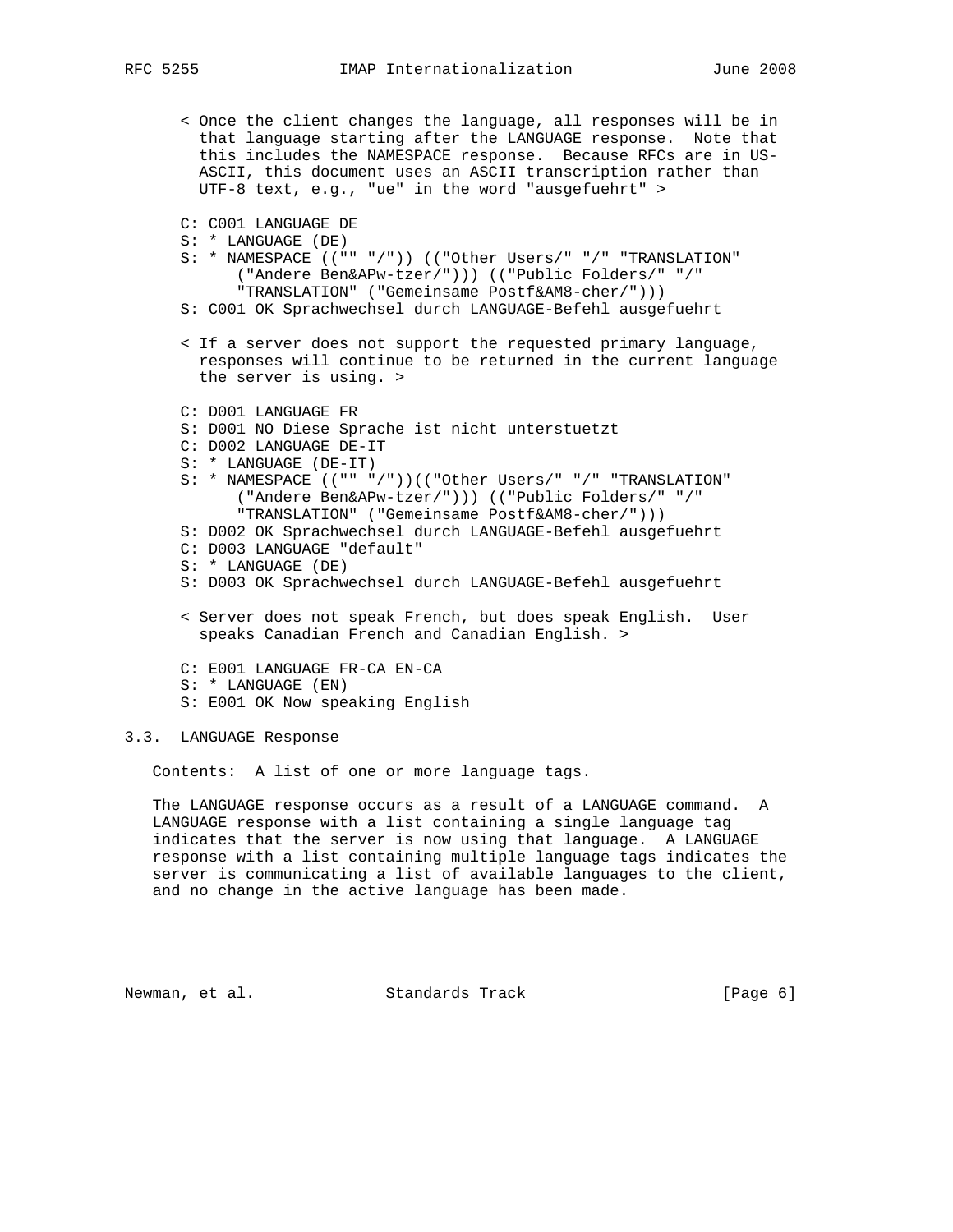### 3.4. TRANSLATION Extension to the NAMESPACE Response

 If localized representations of the namespace prefixes are available in the selected language, the server SHOULD include these in the TRANSLATION extension to the NAMESPACE response.

 The TRANSLATION extension to the NAMESPACE response returns a single string, containing the modified UTF-7 [RFC3501] encoded translation of the namespace prefix. It is the responsibility of the client to convert between the namespace prefix and the translation of the namespace prefix when presenting mailbox names to the user.

 In this example, a server supports the IMAP4 NAMESPACE command. It uses no prefix to the user's Personal Namespace, a prefix of "Other Users" to its Other Users' Namespace, and a prefix of "Public Folders" to its only Shared Namespace. Since a client will often display these prefixes to the user, the server includes a translation of them that can be presented to the user.

C: A001 LANGUAGE DE-IT

- S: \* NAMESPACE (("" "/")) (("Other Users/" "/" "TRANSLATION" ("Andere Ben&APw-tzer/"))) (("Public Folders/" "/" "TRANSLATION" ("Gemeinsame Postf&AM8-cher/")))
- S: A001 OK LANGUAGE-Befehl ausgefuehrt

Newman, et al. Standards Track [Page 7]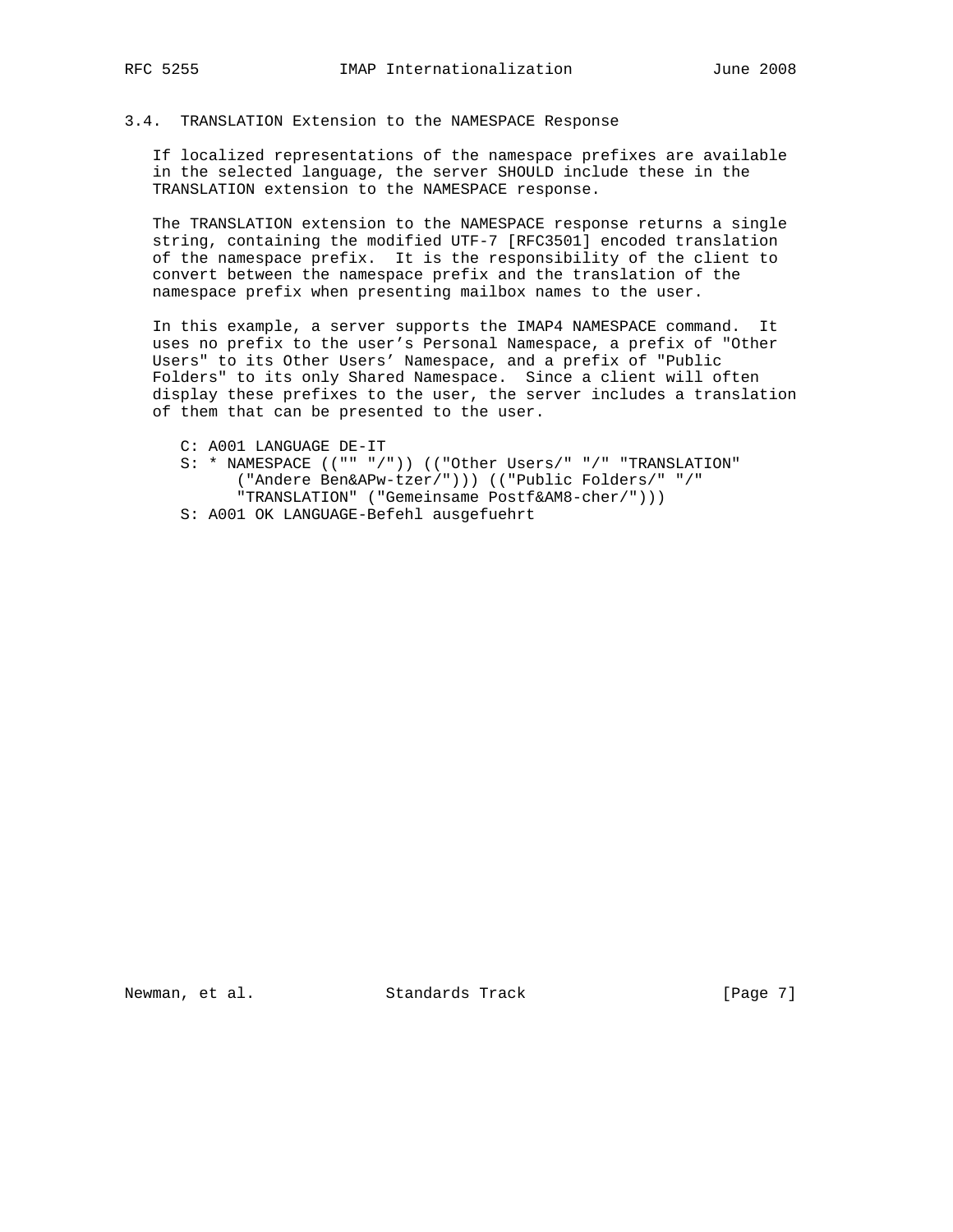### 3.5. Formal Syntax

 The following syntax specification inherits ABNF [RFC5234] rules from IMAP4rev1 [RFC3501], IMAP4 Namespace [RFC2342], Tags for the Identifying Languages [RFC4646], UTF-8 [RFC3629], and Collected Extensions to IMAP4 ABNF [RFC4466].

 command-any =/ language-cmd ; LANGUAGE command is valid in all states language-cmd = "LANGUAGE" \*(SP lang-range-quoted) response-payload =/ language-data language-data = "LANGUAGE" SP "(" lang-tag-quoted \*(SP lang-tag-quoted) ")" namespace-trans = SP DQUOTE "TRANSLATION" DQUOTE SP "(" string ")" ; the string is encoded in Modified UTF-7. ; this is a subset of the syntax permitted by ; the Namespace-Response-Extension rule in [RFC4466] lang-range-quoted = astring ; Once any literal wrapper or quoting is removed, this ; follows the language-range rule in [RFC4647] lang-tag-quoted = astring ; Once any literal wrapper or quoting is removed, this follows ; the Language-Tag rule in [RFC4646] resp-text = ["[" resp-text-code "]" SP ] UTF8-TEXT-CHAR \*(UTF8-TEXT-CHAR / "[") ; After the server is changed to a language other than ; i-default, this resp-text rule replaces the resp-text ; rule from [RFC3501]. UTF8-TEXT-CHAR = %x20-5A / %x5C-7E / UTF8-2 / UTF8-3 / UTF8-4 ; UTF-8 excluding 7-bit control characters and "["

Newman, et al. Standards Track [Page 8]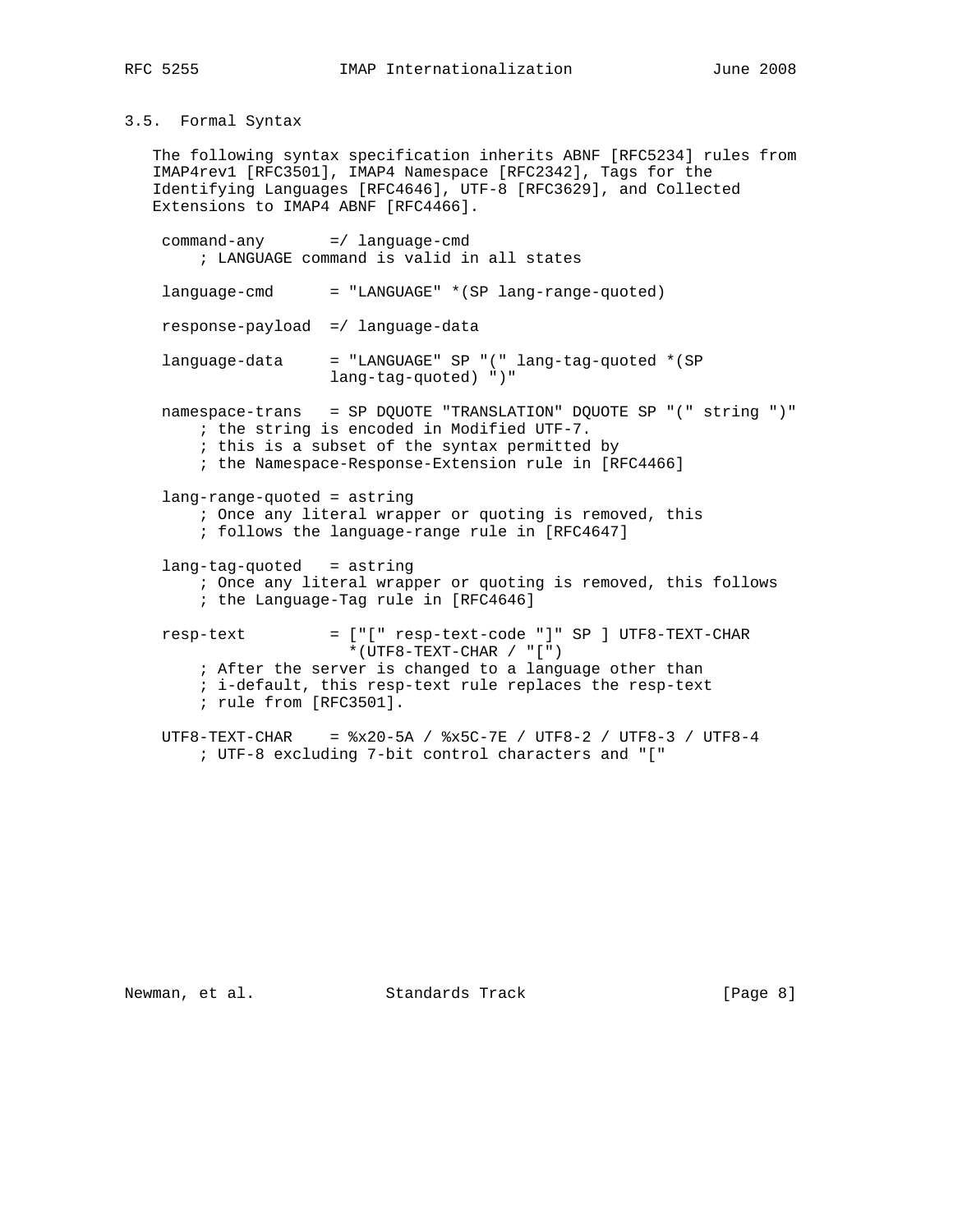- 4. I18NLEVEL=1 and I18NLEVEL=2 Extensions
- 4.1. Introduction and Overview

 IMAP4rev1 [RFC3501] includes the SEARCH command that can be used to locate messages matching criteria including human-readable text. The SORT extension [SORT] to IMAP allows the client to ask the server to determine the order of messages based on criteria including human readable text. These mechanisms require the ability to support non- English search and sort functions.

 Section 4 defines two IMAP extensions for internationalizing IMAP SEARCH, SORT, and THREAD [SORT] using the comparator framework [RFC4790].

 The I18NLEVEL=1 extension updates SEARCH/SORT/THREAD to use i;unicode-casemap comparator, as defined in [UCM]. See Sections 4.2 and 4.3 for more details.

 The I18NLEVEL=2 extension is a superset of the I18NLEVEL=1 extension. It adds to I18NLEVEL=1 extension the ability to determine the active comparator (see definition below) and to negotiate use of comparators using the COMPARATOR command. It also adds the COMPARATOR response that indicates the active comparator and possibly other available comparators. See Sections 4.2 and 4.4 for more details.

### 4.2. Requirements Common to Both I18NLEVEL=1 and I18NLEVEL=2

 The term "default comparator" refers to the comparator that is used by SEARCH and SORT absent any negotiation using the COMPARATOR command (see Section 4.7). The term "active comparator" refers to the comparator which will be used within a session, e.g., by SEARCH and SORT. The COMPARATOR command is used to change the active comparator.

 The active comparator applies to the following SEARCH keys: "BCC", "BODY", "CC", "FROM", "SUBJECT", "TEXT", "TO", and "HEADER". If the server also advertises the "SORT" extension, then the active comparator applies to the following SORT keys: "CC", "FROM", "SUBJECT", and "TO". If the server advertises THREAD=ORDEREDSUBJECT, then the active comparator applies to the ORDEREDSUBJECT threading algorithm. If the server advertises THREAD=REFERENCES, then the active comparator applies to the subject field comparisons done by REFERENCES threading algorithm. Future extensions may choose to apply the active comparator to their SEARCH keys.

Newman, et al. Standards Track [Page 9]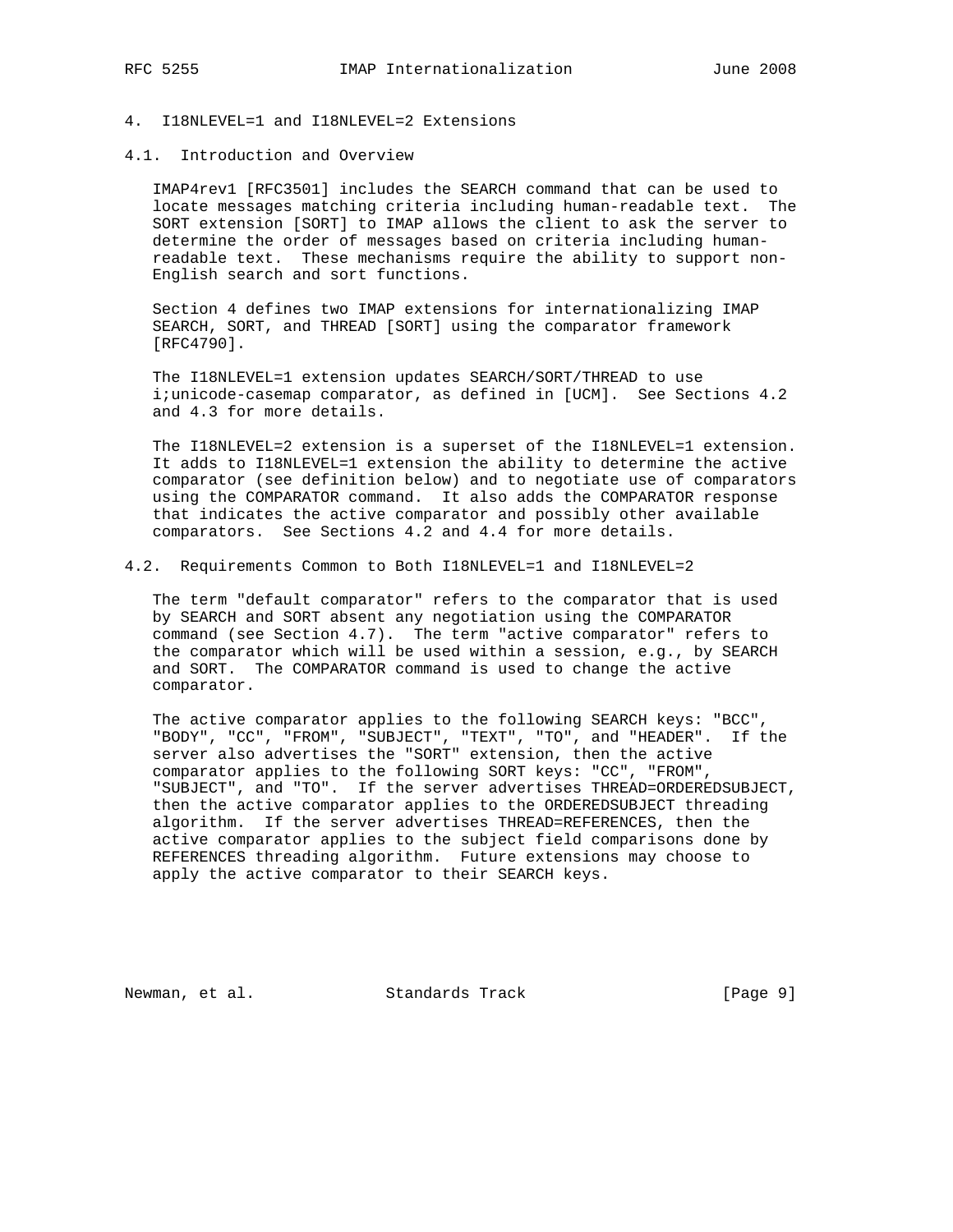For SORT and THREAD, the pre-processing necessary to extract the base subject text from a Subject header occurs prior to the application of a comparator.

 A server that advertises I18NLEVEL=1 or I18NLEVEL=2 extension MUST implement the i;unicode-casemap comparator, as defined in [UCM].

 A server that advertises I18NLEVEL=1 or I18NLEVEL=2 extension MUST support UTF-8 as a SEARCH charset.

4.3. I18NLEVEL=1 Extension Requirements

 An IMAP server that satisfies all requirements specified in Sections 4.2 and 4.6 (and that doesn't support/advertise any other I18NLEVEL=<n> extension, where n > 1) MUST list the keyword I18NLEVEL=1 in its CAPABILITY data once IMAP enters the authenticated state, and MAY list that keyword in other states.

4.4. I18NLEVEL=2 Extension Requirements

 An IMAP server that satisfies all requirements specified in Sections 4.2, 4.4, and 4.6-4.10 (and that doesn't support/advertise any other I18NLEVEL=<n> extension, where n > 2) MUST list the keyword I18NLEVEL=2 in its CAPABILITY data once IMAP enters the authenticated state, and MAY list that keyword in other states.

 A server that advertises this extension MUST implement the i;unicode-casemap comparator, as defined in [UCM]. It MAY implement other comparators from the IANA registry established by [RFC4790]. See also Section 4.5 of this document.

 A server that advertises this extension SHOULD use i;unicode-casemap as the default comparator. (Note that i;unicode-casemap is the default comparator for I18NLEVEL=1, but not necessarily the default for I18NLEVEL=2.) The selection of the default comparator MAY be adjustable by the server administrator, and MAY be sensitive to the current user. Once the IMAP connection enters authenticated state, the default comparator MUST remain static for the remainder of that connection.

 Note that since SEARCH uses the substring operation, IMAP servers can only implement collations that offer the substring operation (see [RFC4790], Section 4.2.2). Since SORT uses the ordering operation (which in turn uses the equality operation), IMAP servers that advertise the SORT extension can only implement collations that offer all three operations (see [RFC4790], Sections 4.2.2-4.2.4).

Newman, et al. Standards Track [Page 10]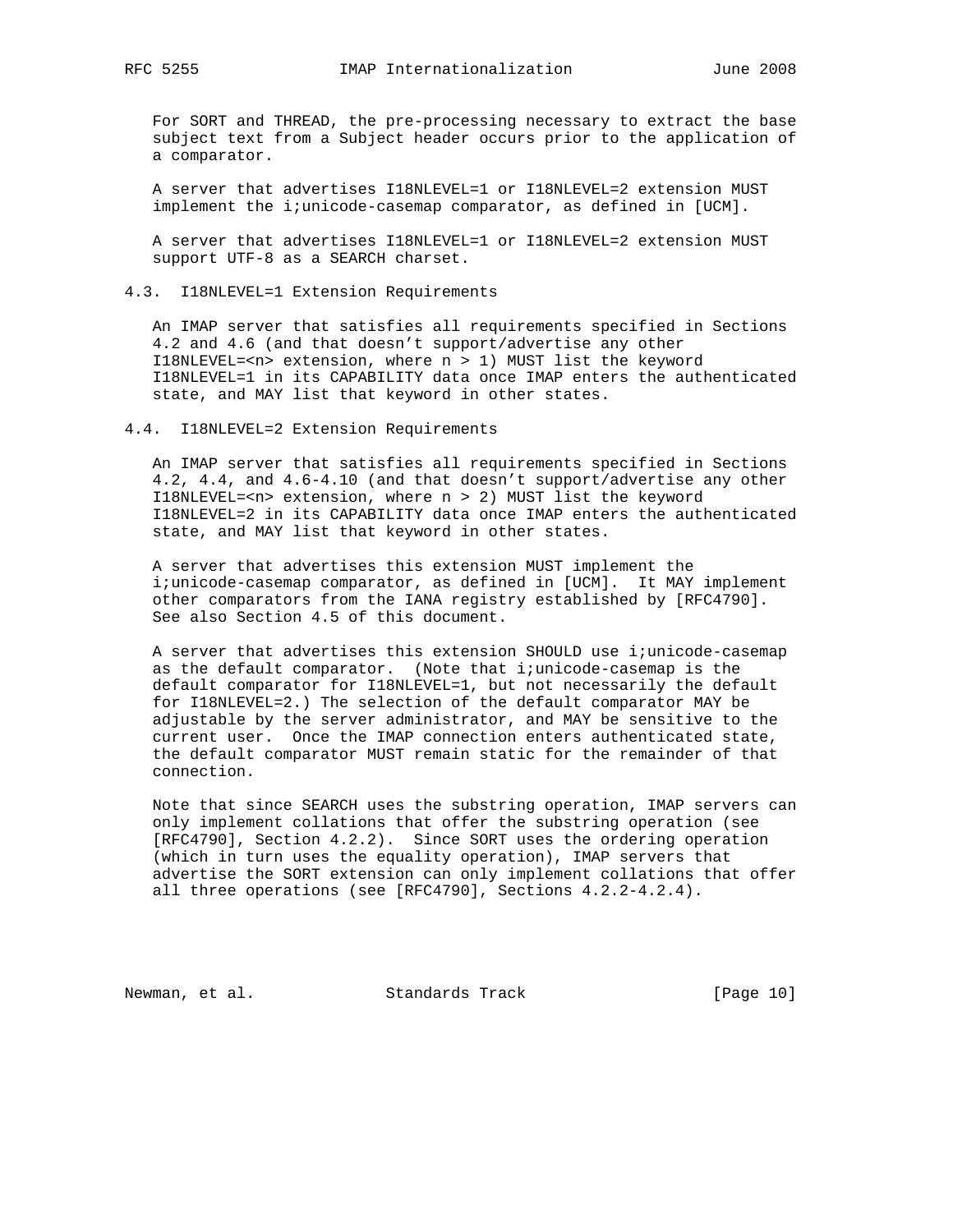If the active collation does not provide the operations needed by an IMAP command, the server MUST respond with a tagged BAD.

4.5. Compatibility Notes

 Several server implementations deployed prior to the publication of this specification comply with I18NLEVEL=1 (see Section 4.3), but do not advertise that. Other legacy servers use the i;ascii-casemap comparator (see [RFC4790]).

 There is no good way for a client to know which comparator a legacy server uses. If the client has to assume the worst, it may end up doing expensive local operations to obtain i;unicode-casemap comparisons even though the server implements it.

 Legacy server implementations which comply with I18NLEVEL=1 should be updated to advertise I18NLEVEL=1. All server implementations should eventually be updated to comply with the I18NLEVEL=2 extension.

4.6. Comparators and Character Encodings

RFC 3501, Section 6.4.4, says:

 In all search keys that use strings, a message matches the key if the string is a substring of the field. The matching is case-insensitive.

 When performing the SEARCH operation, the active comparator is applied instead of the case-insensitive matching specified above.

 An IMAP server which performs collation operations (e.g., as part of commands such as SEARCH, SORT, and THREAD) does so according to the following procedure:

 (a) MIME encoding (for example, see [RFC2047] for headers and [RFC2045] for body parts) MUST be removed in the texts being collated.

 If MIME encoding removal fails for a message (e.g., a body part of the message has an unsupported Content-Transfer-Encoding, uses characters not allowed by the Content-Transfer-Encoding, etc.), the collation of this message is undefined by this specification, and is handled in an implementation-dependent manner.

 (b) The decoded text from (a) MUST be converted to the charset expected by the active comparator.

Newman, et al. Standards Track [Page 11]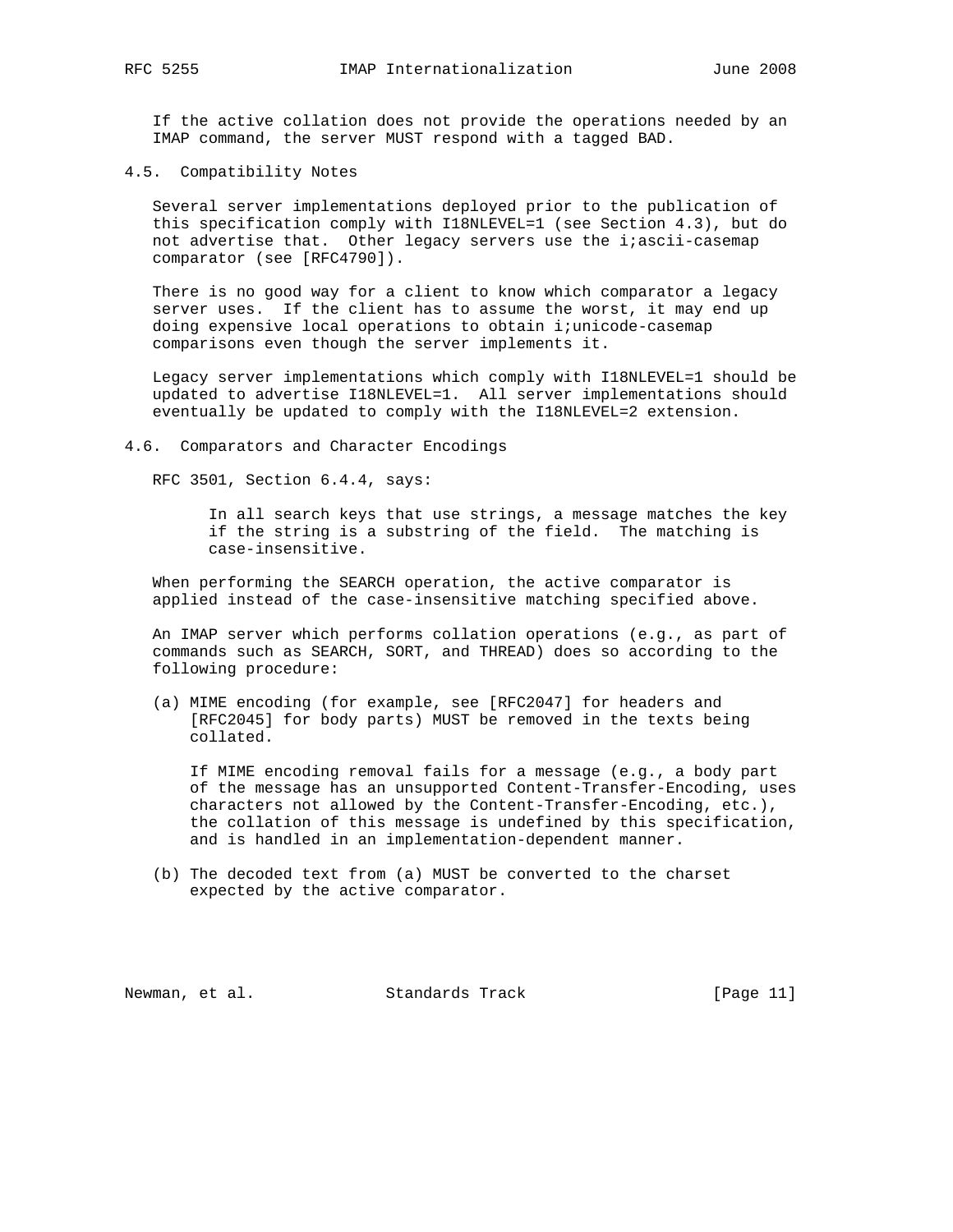- - (c) For the substring operation:

 If step (b) failed (e.g., the text is in an unknown charset, contains a sequence that is not valid according in that charset, etc.), the original decoded text from (a) (i.e., before the charset conversion attempt) is collated using the i;octet comparator (see [RFC4790]).

 If step (b) was successful, the converted text from (b) is collated according to the active comparator.

For the ordering operation:

 All strings that were successfully converted by step (b) are separated from all strings that failed step (b). Strings in each group are collated independently. All strings successfully converted by step (b) are then validated by the active comparator. Strings that pass validation are collated using the active comparator. All strings that either fail step (b) or fail the active collation's validity operation are collated (after applying step (a)) using the i;octet comparator (see [RFC4790]). The resulting sorted list is produced by appending all collated "failed" strings after all strings collated using the active comparator.

 Example: The following example demonstrates ordering of 4 different strings using the i;unicode-casemap [UCM] comparator. Strings are represented using hexadecimal notation used by ABNF [RFC5234].

- (1) %xD0 %xC0 %xD0 %xBD %xD0 %xB4 %xD1 %x80 %xD0 %xB5 %xD0 %xB9 (labeled with charset=UTF-8)
- (2) %xD1 %x81 %xD0 %x95 %xD0 %xA0 %xD0 %x93 %xD0 %x95 %xD0 %x99 (labeled with charset=UTF-8)
- (3) %xD0 %x92 %xD0 %xB0 %xD1 %x81 %xD0 %xB8 %xD0 %xBB %xD0 %xB8 %xFF %xB9 (labeled with charset=UTF-8)
- (4) %xE1 %xCC %xC5 %xCB %xD3 %xC5 %xCA (labeled with charset=KOI8-R)

 Step (b) will convert string (4) to the following sequence of octets (in UTF-8):

 %xD0 %x90 %xD0 %xBB %xD0 %xB5 %xD0 %xBA %xD1 %x81 %xD0 %xB5 %xD0 %xB9

 and will reject strings (1) and (3), as they contain octets not allowed in charset=UTF-8.

Newman, et al. Standards Track [Page 12]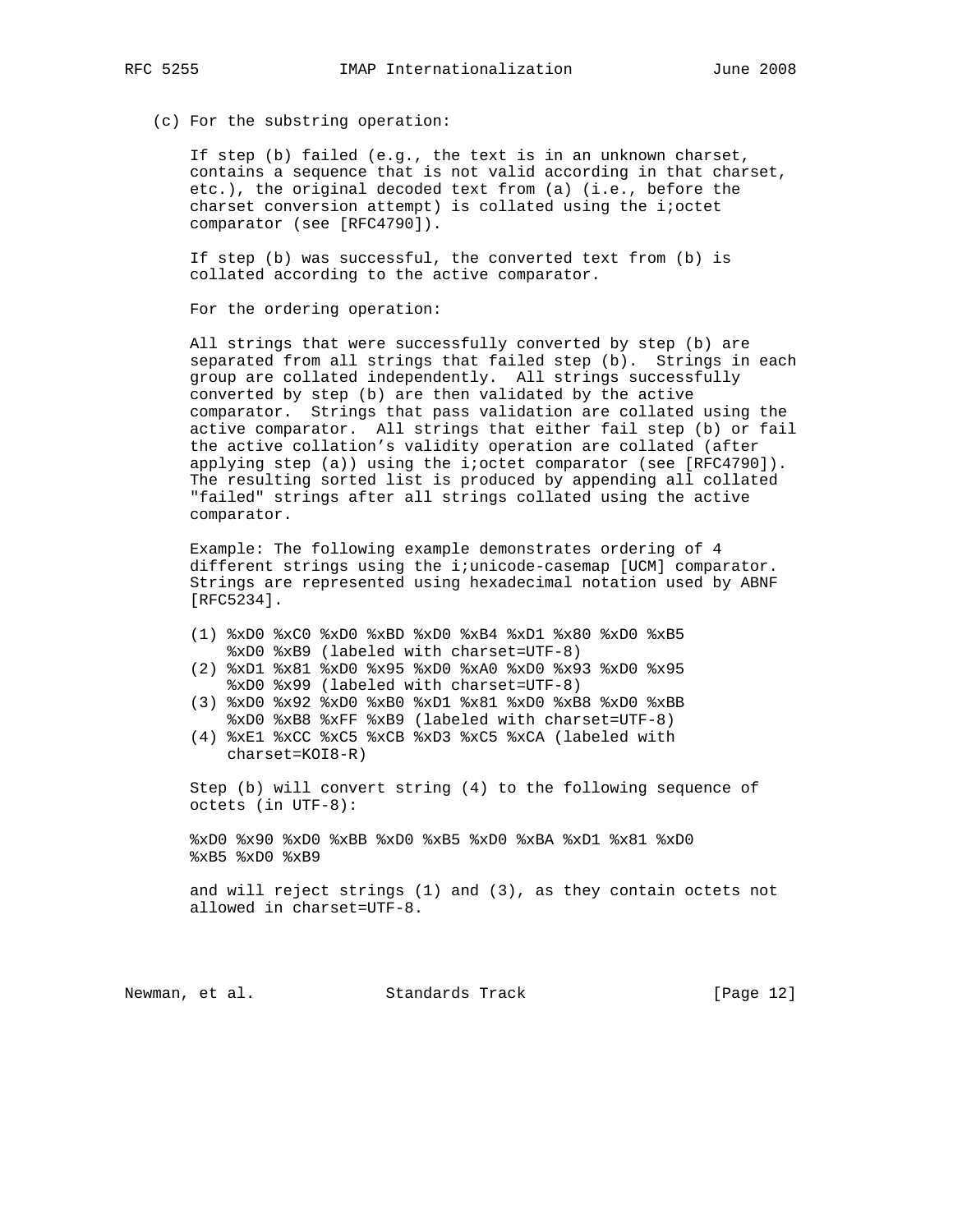After that, using the i;unicode-casemap collation, string (4) will collate before string (2). Using the i;octet collation on the original strings, string (3) will collate before string (1). So the final ordering is as follows: (4) (2) (3) (1).

 If the substring operation (e.g., IMAP SEARCH) of the active comparator returns the "undefined" result (see Section 4.2.3 of [RFC4790]) for either the text specified in the SEARCH command or the message text, then the operation is repeated on the result of step (a) using the i;octet comparator.

 The ordering operation (e.g., IMAP SORT and THREAD) SHOULD collate the following together: strings encoded using unknown or invalid character encodings, strings in unrecognized charsets, and invalid input (as defined by the active collation).

### 4.7. COMPARATOR Command

Arguments: Optional comparator order arguments.

Response: A possible COMPARATOR response (see Section 4.8).

 Result: OK - Command completed NO - No matching comparator found BAD - Arguments invalid

The COMPARATOR command is valid in authenticated and selected states.

 The COMPARATOR command is used to determine or change the active comparator. When issued with no arguments, it results in a COMPARATOR response indicating the currently active comparator.

 When issued with one or more comparator arguments, it changes the active comparator as directed. (If more than one installed comparator is matched by an argument, the first argument wins.) The COMPARATOR response lists all matching comparators if more than one matches the specified patterns.

 The argument "default" refers to the server's default comparator. Otherwise, each argument is a collation specification as defined in the Internet Application Protocol Comparator Registry [RFC4790].

 < The client requests activating a Czech comparator if possible, or else a generic international comparator which it considers suitable for Czech. The server picks the first supported comparator. >

Newman, et al. Standards Track [Page 13]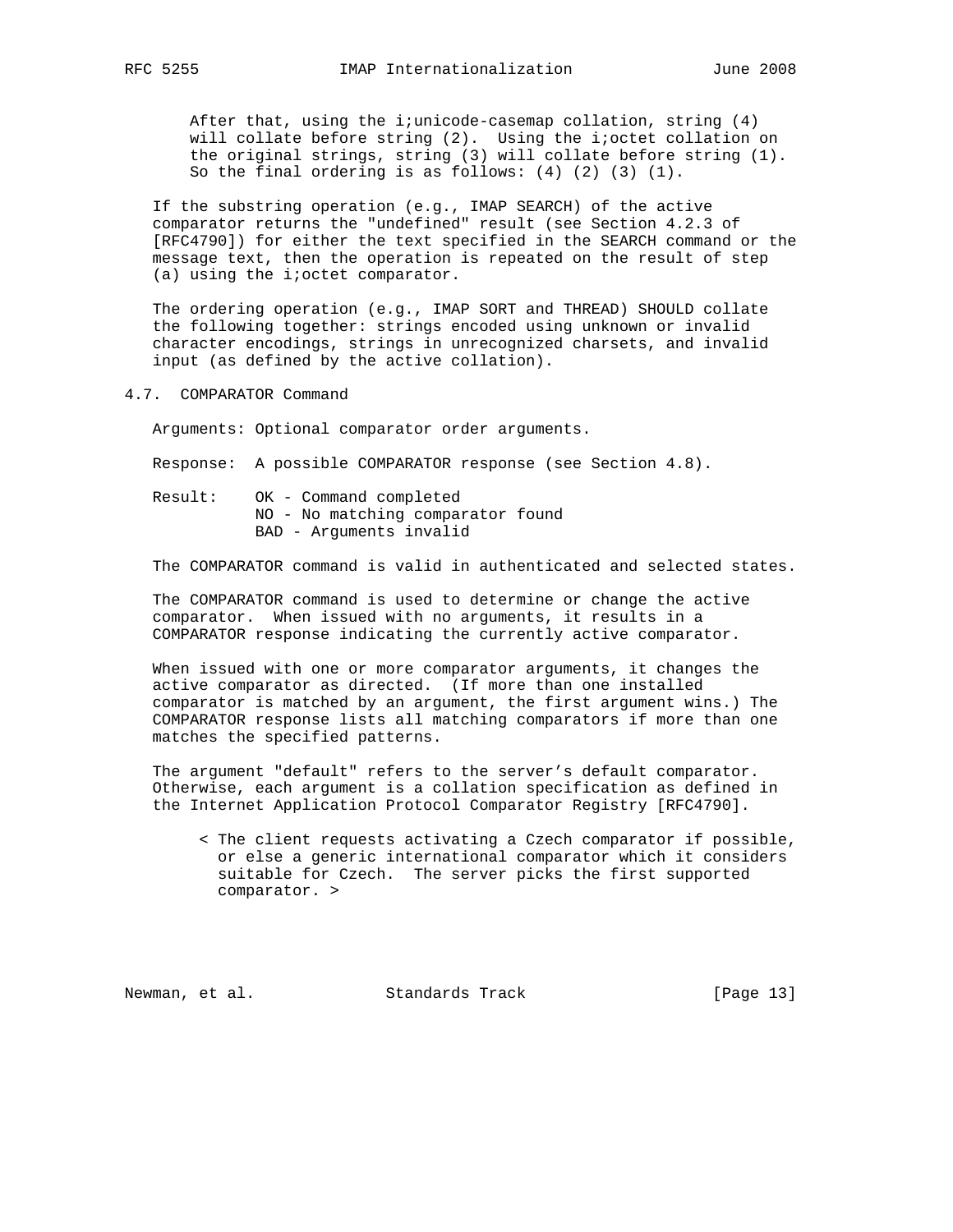- C: A001 COMPARATOR "cz;\*" i;basic S: \* COMPARATOR i;basic
- S: A001 OK Will use i;basic for collation
- 4.8. COMPARATOR Response

 Contents: The active comparator. An optional list of available matching comparators

 The COMPARATOR response occurs as a result of a COMPARATOR command. The first argument in the comparator response is the name of the active comparator. The second argument is a list of comparators which matched any of the arguments to the COMPARATOR command and is present only if more than one match is found.

4.9. BADCOMPARATOR Response Code

 This response code SHOULD be returned as a result of server failing an IMAP command (returning NO), when the server knows that none of the specified comparators match the requested comparator(s).

4.10. Formal Syntax

 The following syntax specification inherits ABNF [RFC5234] rules from IMAP4rev1 [RFC3501] and the Internet Application Protocol Comparator Registry [RFC4790].

| command-auth                  | $=$ / comparator-cmd                                                                                        |
|-------------------------------|-------------------------------------------------------------------------------------------------------------|
| resp-text-code                | $=$ / "BADCOMPARATOR"                                                                                       |
| comparator-cmd                | = "COMPARATOR" * (SP comp-order-quoted)                                                                     |
|                               | response-payload =/ comparator-data                                                                         |
| comparator-data               | = "COMPARATOR" SP comp-sel-quoted [SP "("<br>comp-id-quoted *(SP comp-id-quoted) ")"]                       |
| $comp-id-quoted$ = $astrinq$  | ; Once any literal wrapper or quoting is removed, this<br>; follows the collation-id rule from [RFC4790]    |
| $comp-order-quoted = astring$ | ; Once any literal wrapper or quoting is removed, this<br>; follows the collation-order rule from [RFC4790] |

Newman, et al. Standards Track [Page 14]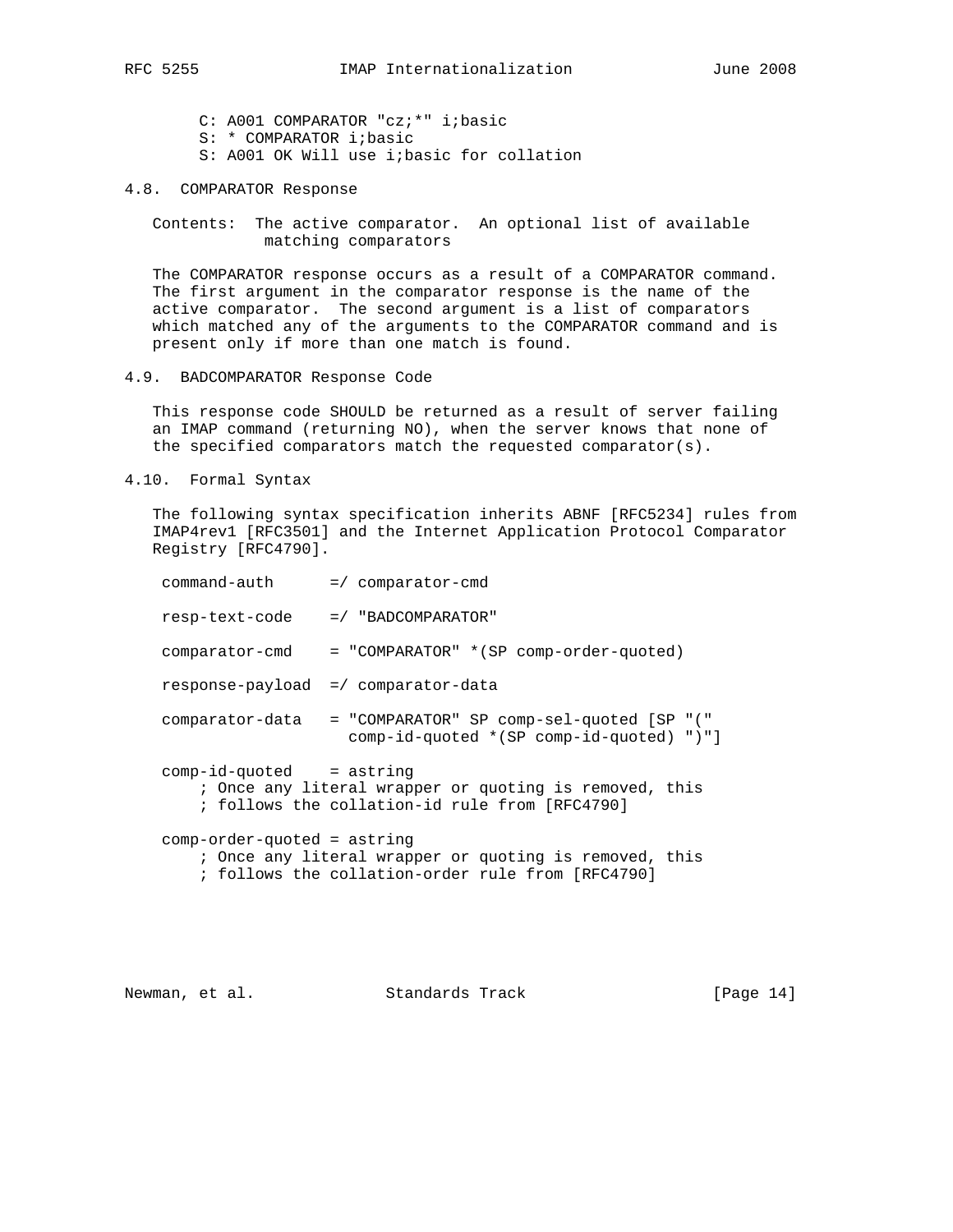comp-sel-quoted = astring

- ; Once any literal wrapper or quoting is removed, this
- ; follows the collation-selected rule from [RFC4790]
- 5. Other IMAP Internationalization Issues

 The following sections provide an overview of various other IMAP internationalization issues. These issues are not resolved by this specification, but could be resolved by other standards work, such as that being done by the EAI working group (see [IMAP-EAI]).

5.1. Unicode Userids and Passwords

 IMAP4rev1 currently restricts the userid and password fields of the LOGIN command to US-ASCII. The "userid" and "password" fields of the IMAP LOGIN command are restricted to US-ASCII only until a future standards track RFC states otherwise. Servers are encouraged to validate both fields to make sure they conform to the formal syntax of UTF-8 and to reject the LOGIN command if that syntax is violated. Servers MAY reject the LOGIN command if either the "userid" or "password" field contains an octet with the highest bit set.

 When AUTHENTICATE is used, some servers may support userids and passwords in Unicode [RFC3490] since SASL (see [RFC4422]) allows that. However, such userids cannot be used as part of email addresses.

5.2. UTF-8 Mailbox Names

 The modified UTF-7 mailbox naming convention described in Section 5.1.3 of RFC 3501 is best viewed as an transition from the status quo in 1996 when modified UTF-7 was first specified. At that time, there was widespread unofficial use of local character sets such as ISO- 8859-1 and Shift-JIS for non-ASCII mailbox names, with resultant non-interoperability.

 The requirements in Section 5.1 of RFC 3501 are very important if we're ever going to be able to deploy UTF-8 mailbox names. Servers are encouraged to enforce them.

5.3. UTF-8 Domains, Addresses, and Mail Headers

 There is now an IETF standard for "Internationalizing Domain Names in Applications (IDNA)" [RFC3490]. While IMAP clients are free to support this standard, an argument can be made that it would be helpful to simple clients if the IMAP server could perform this conversion (the same argument would apply to MIME header encoding

Newman, et al. Standards Track [Page 15]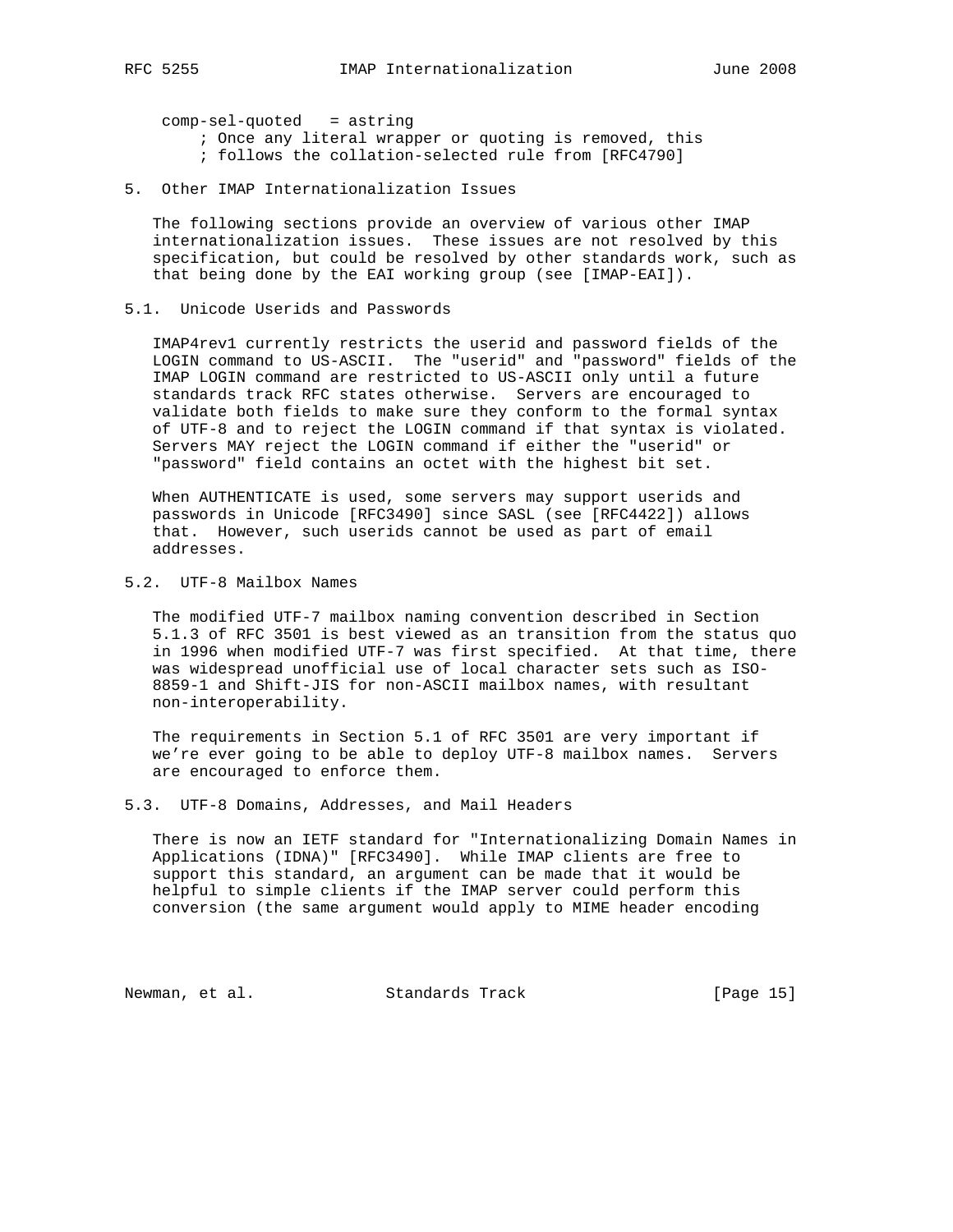[RFC2047]). However, it would be unwise to move forward with such work until the work in progress to define the format of international email addresses is complete.

6. IANA Considerations

 IANA added LANGUAGE, I18NLEVEL=1, and I18NLEVEL=2 to the IMAP4 Capabilities Registry.

7. Security Considerations

 The LANGUAGE extension makes a new command available in "Not Authenticated" state in IMAP. Some IMAP implementations run with root privilege when the server is in "Not Authenticated" state and do not revoke that privilege until after authentication is complete. Such implementations are particularly vulnerable to buffer overflow security errors at this stage and need to implement parsing of this command with extra care.

 A LANGUAGE command issued prior to activation of a security layer is subject to an active attack that suppresses or modifies the negotiation, and thus makes STARTTLS or authentication error messages more difficult to interpret. This is not a new attack as the error messages themselves are subject to active attack. Clients MUST re issue the LANGUAGE command once a security layer is active, in order to prevent this attack from impacting subsequent protocol operations.

 LANGUAGE, I18NLEVEL=1, and I18NLEVEL=2 extensions use the UTF-8 charset; thus, the security considerations for UTF-8 [RFC3629] are relevant. However, neither uses UTF-8 for identifiers, so the most serious concerns do not apply.

8. Acknowledgements

 The LANGUAGE extension is based on a previous document by Mike Gahrns, a substantial portion of the text in that section was written by him. Many people have participated in discussions about an IMAP Language extension in the various fora of the IETF and Internet working groups, so any list of contributors is bound to be incomplete. However, the authors would like to thank Andrew McCown for early work on the original proposal, John Myers for suggestions regarding the namespace issue, along with Jutta Degener, Mark Crispin, Mark Pustilnik, Larry Osterman, Cyrus Daboo, Martin Duerst, Timo Sirainen, Ben Campbell, and Magnus Nystrom for their many suggestions that have been incorporated into this document.

 Initial discussion of the I18NLEVEL=2 extension involved input from Mark Crispin and other participants of the IMAP Extensions WG.

Newman, et al. Standards Track [Page 16]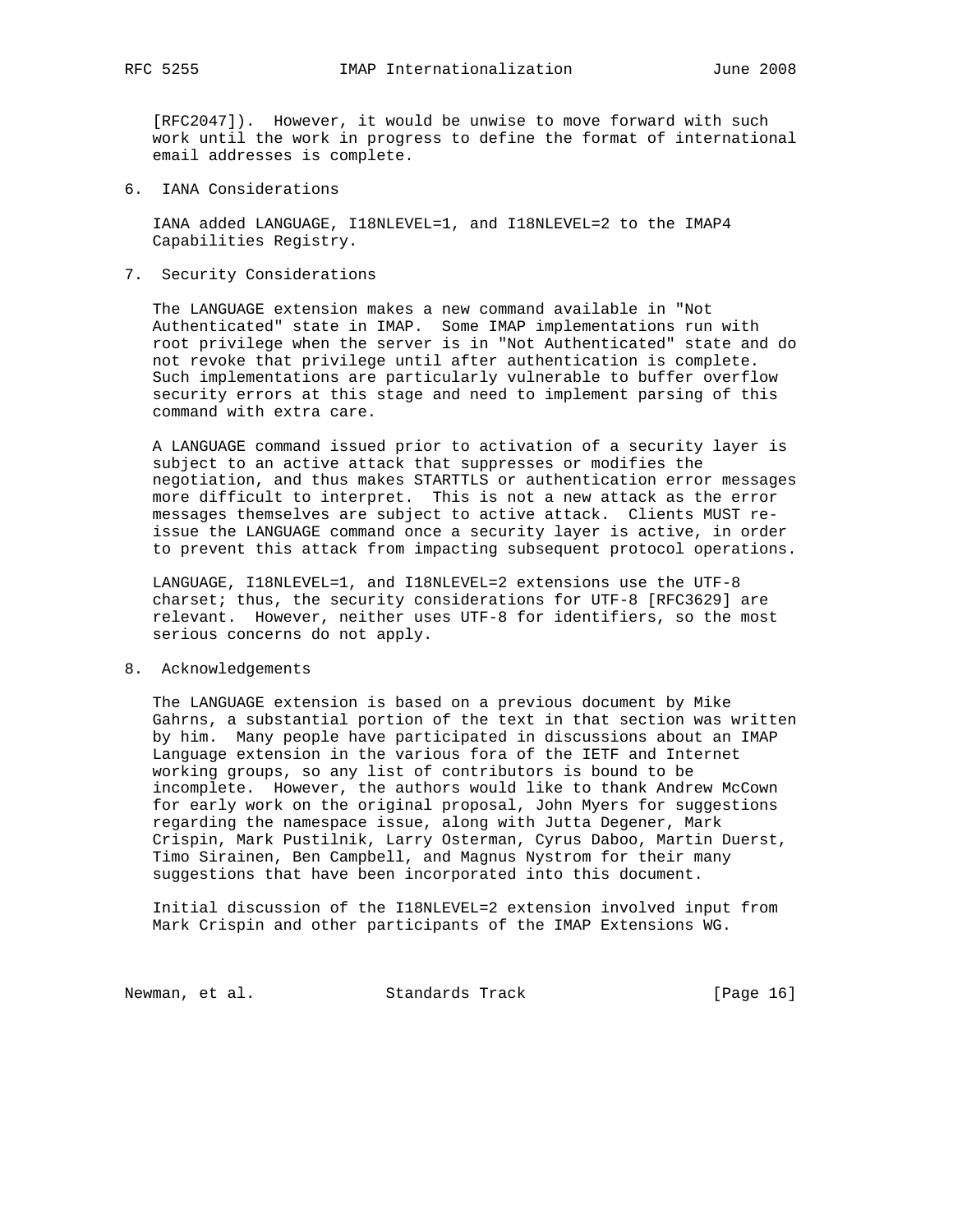9. Relevant Sources of Documents for Internationalized IMAP Implementations

 This is a non-normative list of sources to consider when implementing i18n-aware IMAP software.

- o The LANGUAGE and I18NLEVEL=2 extensions to IMAP (this specification).
- o The 8-bit rules for mailbox naming in Section 5.1 of RFC 3501.
- o The Mailbox International Naming Convention in Section 5.1.3 of RFC 3501.
- o MIME [RFC2045] for message bodies.
- o MIME header encoding [RFC2047] for message headers.
- o The IETF EAI working group.
- o MIME Parameter Value and Encoded Word Extensions [RFC2231] for filenames. Quality IMAP server implementations will automatically combine multipart parameters when generating the BODYSTRUCTURE. There is also some deployed non-standard use of MIME header encoding inside double quotes for filenames.
- o IDNA [RFC3490] and punycode [RFC3492] for domain names (currently only relevant to IMAP clients).
- o The UTF-8 charset [RFC3629].

o The IETF policy on Character Sets and Languages [RFC2277].

- 10. Normative References
	- [RFC2119] Bradner, S., "Key words for use in RFCs to Indicate Requirement Levels", BCP 14, RFC 2119, March 1997.
	- [RFC2277] Alvestrand, H., "IETF Policy on Character Sets and Languages", BCP 18, RFC 2277, January 1998.
	- [RFC2342] Gahrns, M. and C. Newman, "IMAP4 Namespace", RFC 2342, May 1998.
	- [RFC3501] Crispin, M., "INTERNET MESSAGE ACCESS PROTOCOL VERSION 4rev1", RFC 3501, March 2003.

Newman, et al. Standards Track [Page 17]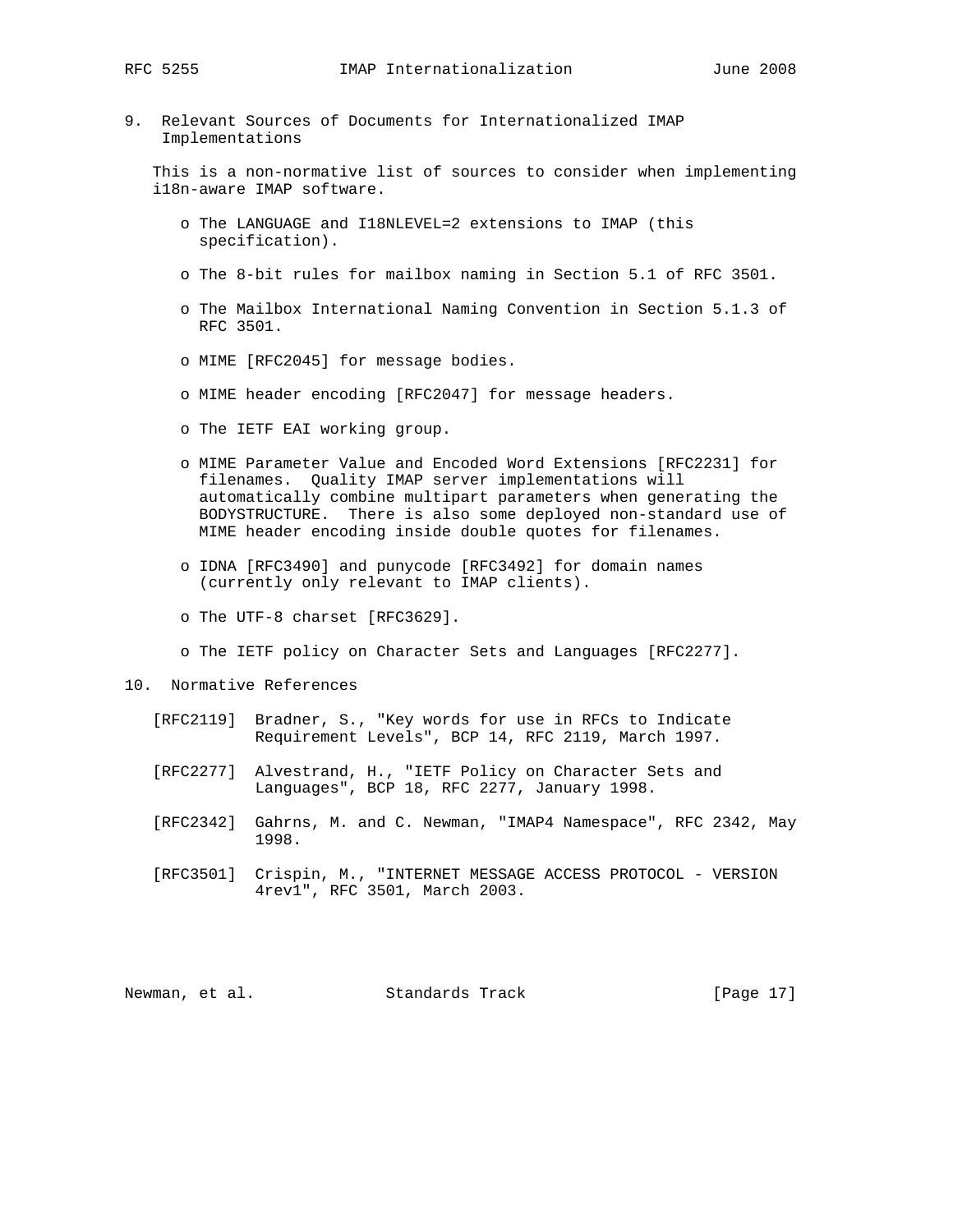- [RFC3629] Yergeau, F., "UTF-8, a transformation format of ISO 10646", STD 63, RFC 3629, November 2003.
- [RFC5234] Crocker, D., Ed., and P. Overell, "Augmented BNF for Syntax Specifications: ABNF", STD 68, RFC 5234, January 2008.
- [RFC4422] Melnikov, A., Ed., and K. Zeilenga, Ed., "Simple Authentication and Security Layer (SASL)", RFC 4422, June 2006.
- [RFC4466] Melnikov, A. and C. Daboo, "Collected Extensions to IMAP4 ABNF", RFC 4466, April 2006.
- [RFC4646] Phillips, A. and M. Davis, "Tags for Identifying Languages", BCP 47, RFC 4646, September 2006.
- [RFC4647] Phillips, A. and M. Davis, "Matching of Language Tags", BCP 47, RFC 4647, September 2006.
- [RFC4790] Newman, C., Duerst, M., and A. Gulbrandsen, "Internet Application Protocol Collation Registry", RFC 4790, March 2007.
- [SORT] Crispin, M. and K. Murchison, "Internet Message Access Protocol - SORT and THREAD Extensions", RFC 5256, June 2008.
- [UCM] Crispin, M., "i;unicode-casemap Simple Unicode Collation Algorithm", RFC 5051, October 2007.
- [RFC2045] Freed, N. and N. Borenstein, "Multipurpose Internet Mail Extensions (MIME) Part One: Format of Internet Message Bodies", RFC 2045, November 1996.
- [RFC2047] Moore, K., "MIME (Multipurpose Internet Mail Extensions) Part Three: Message Header Extensions for Non-ASCII Text", RFC 2047, November 1996.
- 11. Informative References
	- [RFC2231] Freed, N. and K. Moore, "MIME Parameter Value and Encoded Word Extensions: Character Sets, Languages, and Continuations", RFC 2231, November 1997.
	- [RFC3490] Faltstrom, P., Hoffman, P., and A. Costello, "Internationalizing Domain Names in Applications (IDNA)", RFC 3490, March 2003.

Newman, et al. Standards Track [Page 18]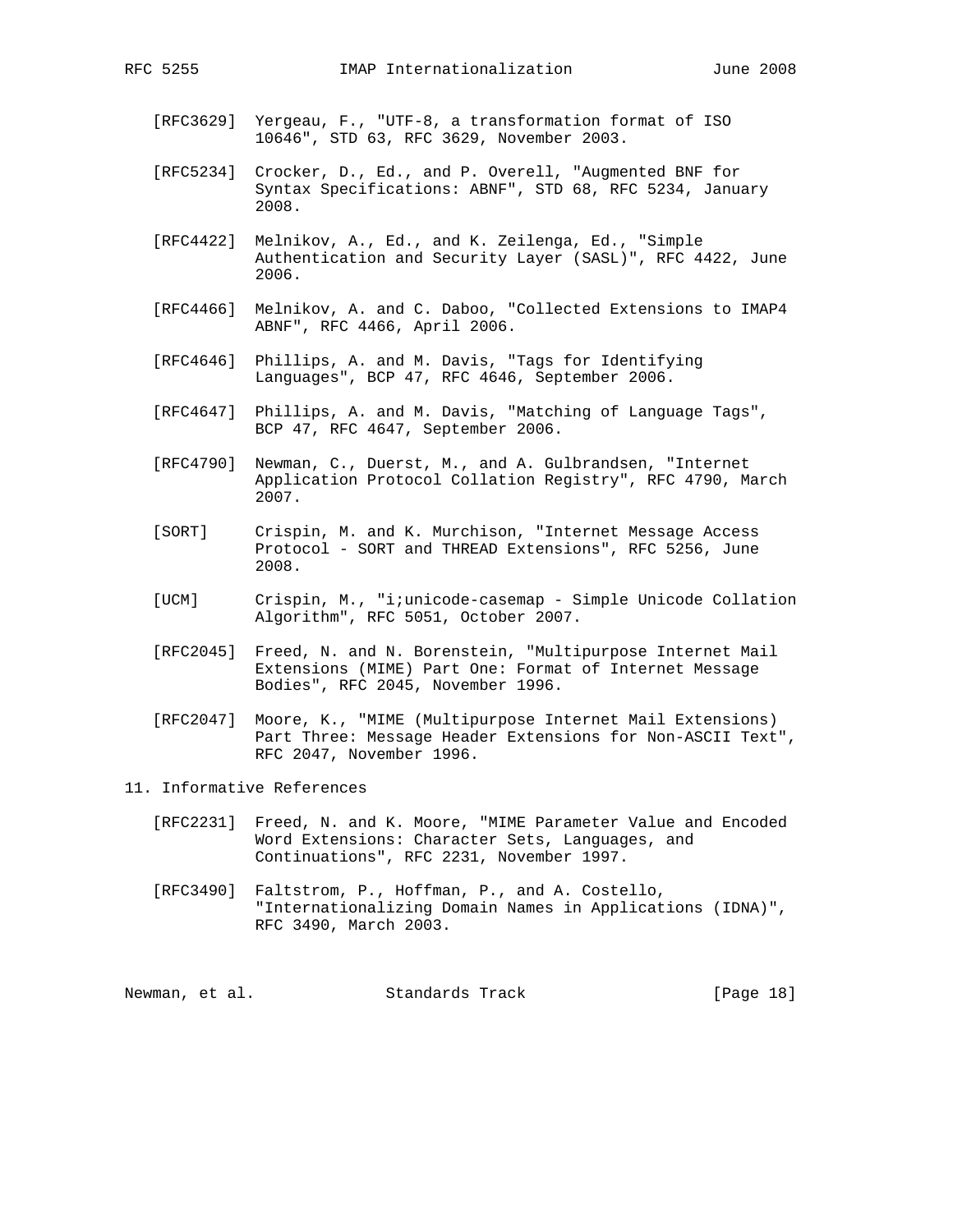- [RFC3492] Costello, A., "Punycode: A Bootstring encoding of Unicode for Internationalized Domain Names in Applications (IDNA)", RFC 3492, March 2003.
- [METADATA] Daboo, C., "IMAP METADATA Extension", Work in Progress, April 2008.
- [IMAP-EAI] Resnick, P., and C. Newman, "IMAP Support for UTF-8", Work in Progress, November 2007.

Authors' Addresses

 Chris Newman Sun Microsystems 3401 Centrelake Dr., Suite 410 Ontario, CA 91761 US

EMail: chris.newman@sun.com

 Arnt Gulbrandsen Oryx Mail Systems GmbH Schweppermannstr. 8 D-81671 Muenchen Germany

 EMail: arnt@oryx.com Fax: +49 89 4502 9758

 Alexey Melnikov Isode Limited 5 Castle Business Village, 36 Station Road, Hampton, Middlesex, TW12 2BX, UK

EMail: Alexey.Melnikov@isode.com

Newman, et al. Standards Track [Page 19]